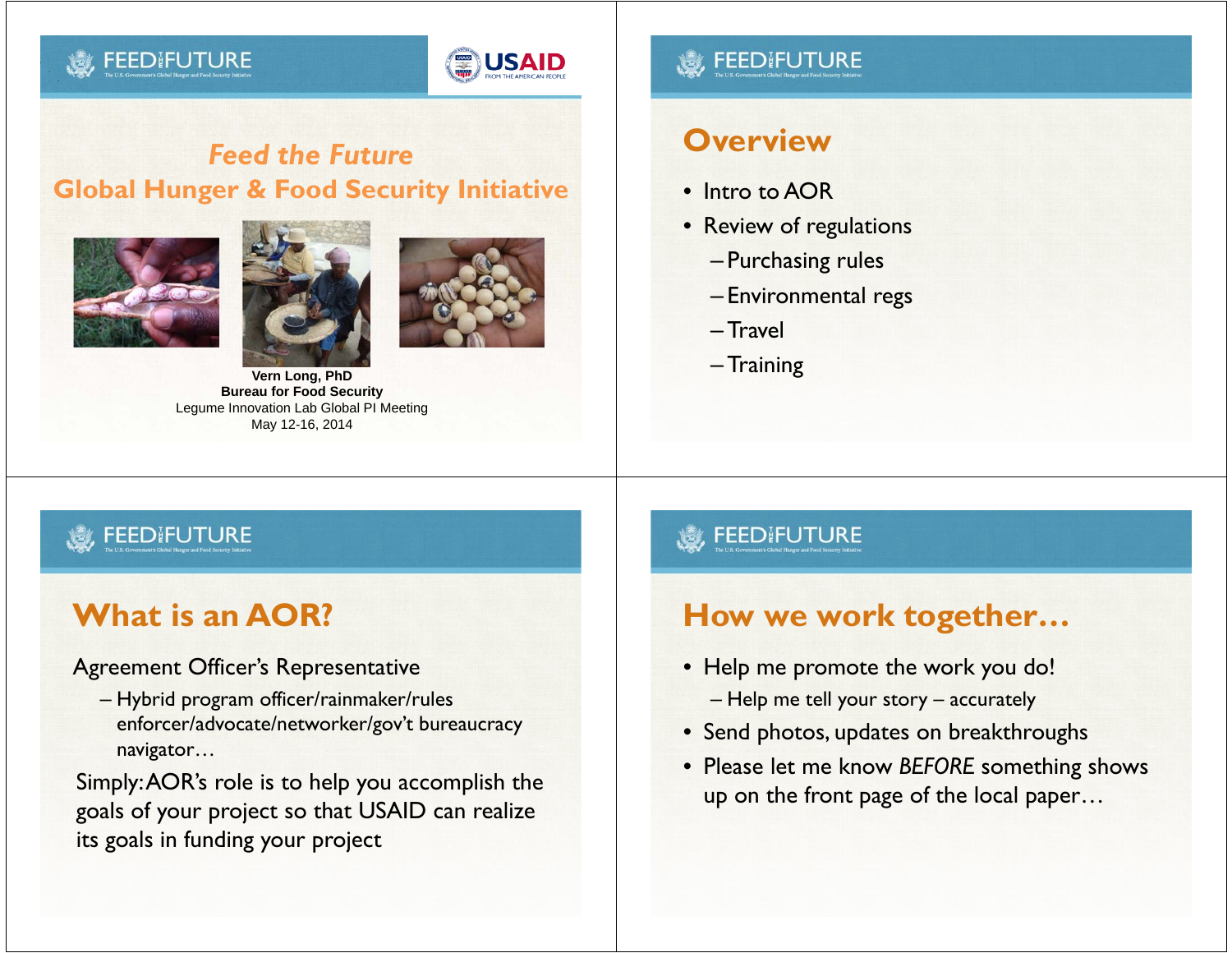#### FEEDIFUTI

# **What you need to know when funded by USAID \$\$**

- Purchasing rules
	- Supplies
	- Vehicles
	- Equipment
	- Fertilizer
	- Pesticides

## **FEED FUTURE**



# **Buying Supplies with USAID \$**

- If purchasing from an advanced developing country (e.g. South Africa), you MUST get waiver BEFORE you buy supplies.
- If local procurement in developing country (if you buy IN Senegal) or in US – *Allez-y!*
	- *We want to support local businesses. No need to import yourself!*

### **FEEDIFUTURE**



# **Vehicle Purchases**

#### MUST be manufactured in US unless waived based on a determination that:

- (a) US manufacturers are unable to provide a particular type of needed motor vehicle;
- (b) there is a present or projected lack of adequate service facilities and supply of spare parts for US-manufactured vehicles in the country or region within a country where the vehicle will be used; or
- (c) there is an emergency requirement for vehicles that can be met in time only by purchase of non-US-manufactured vehicles and for which no non-USAID funds are available.

## **FEEDIFUTURE**

# **General Equipment >\$5K**

- You need approvals from USAID to purchase equipment valued at over \$5,000
- Remember at the end of the program, disposition instructions will be provided and the equipment must be returned to USAID, or the proceeds from the sale of the equipment must be returned. There are some exceptions, but not many…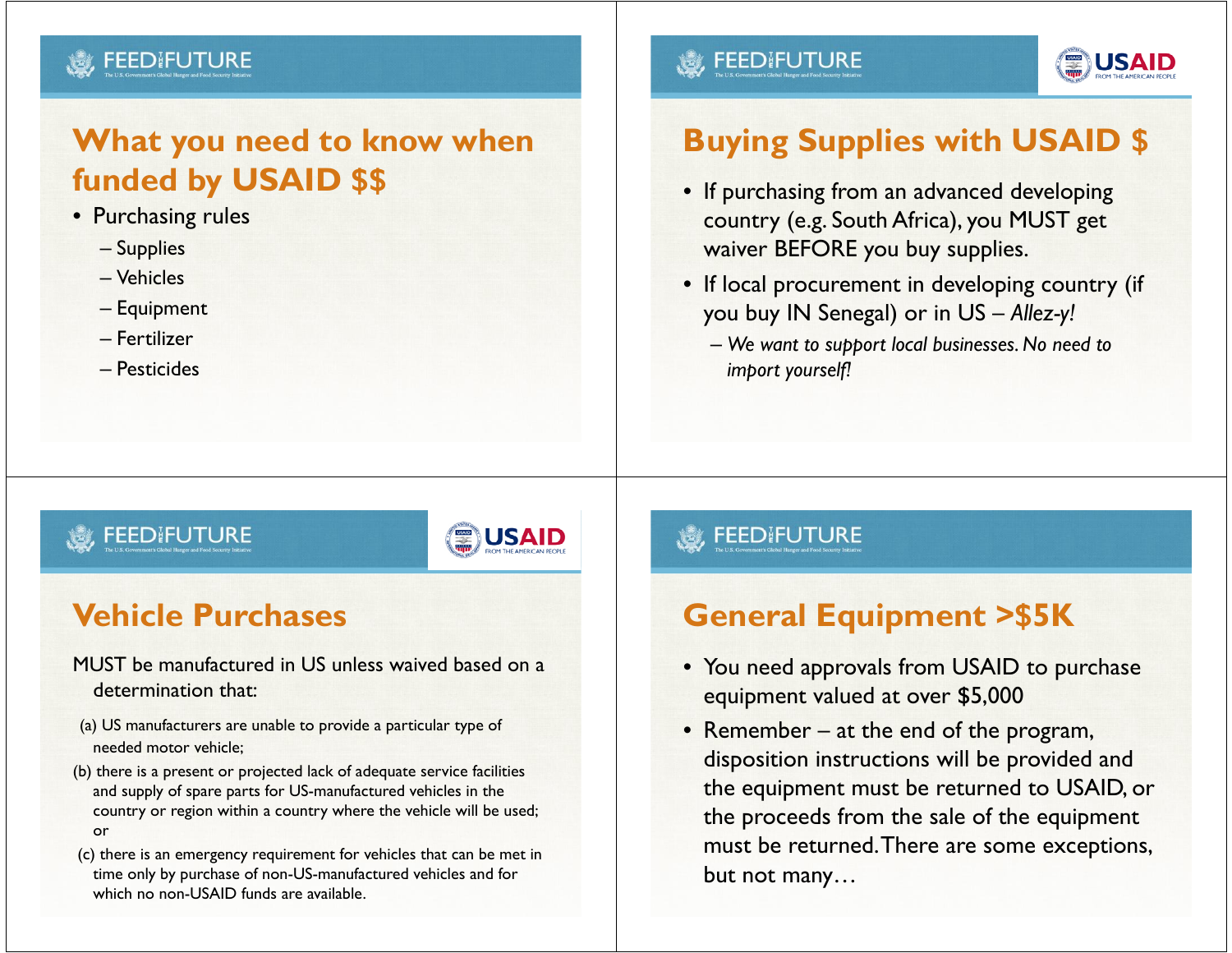### **FEEDIFUTURE**

# **Fertilizer & Pesticides**

- Governed by Reg 216
- An Initial Environmental Examination (IEE) covers this program.
	- Any deviation from the IEE requires amendment to the IEE.
	- Be sure your activities are covered by the IEE
- Application of fertilizer or pesticide requires an Environmental Mitigation & Monitoring Plan

## **. y FEED FUTURE**

## **Reg. 216: History and Legal Authority**

- Lawsuit brought against USAID in 1975 for harmful pesticide use in Pakistan
- Settlement mandated environmental procedures for USAID activities
- Section 117 of the Foreign Assist. Act now requires USAID use EIA process
- Reg. 216 and ADS parts 201.3.12.2.b and 204 codify this requirement.

## FEEDIFUTURE



# **Buying Fertilizer with USAID \$**

- FIRST: Env Mitgation & Mgmt Plan (EMMP)
- Second: you need approval from USAID (AO)
- Steps?
	- If using in US/buying in US = AO approval (simple letter)
	- If buying and using in Senegal/Malawi/Honduras = AO approval (simple letter)
	- $-$  If buying in  $3^{\text{rd}}$  country  $-$  (importing to Senegal) etc) rethink this now – lots of paperwork

## **S. FEEDIFUTURE**



# **Buying Pesticide with USAID \$**

Two separate steps:

Environmental & Procurement rules apply

If pesticide will be used on:

- < 4 ha of land
- No people or animals can eat the crops if pesticide was used

If yes, then draft an EMMP (per terms of IEE)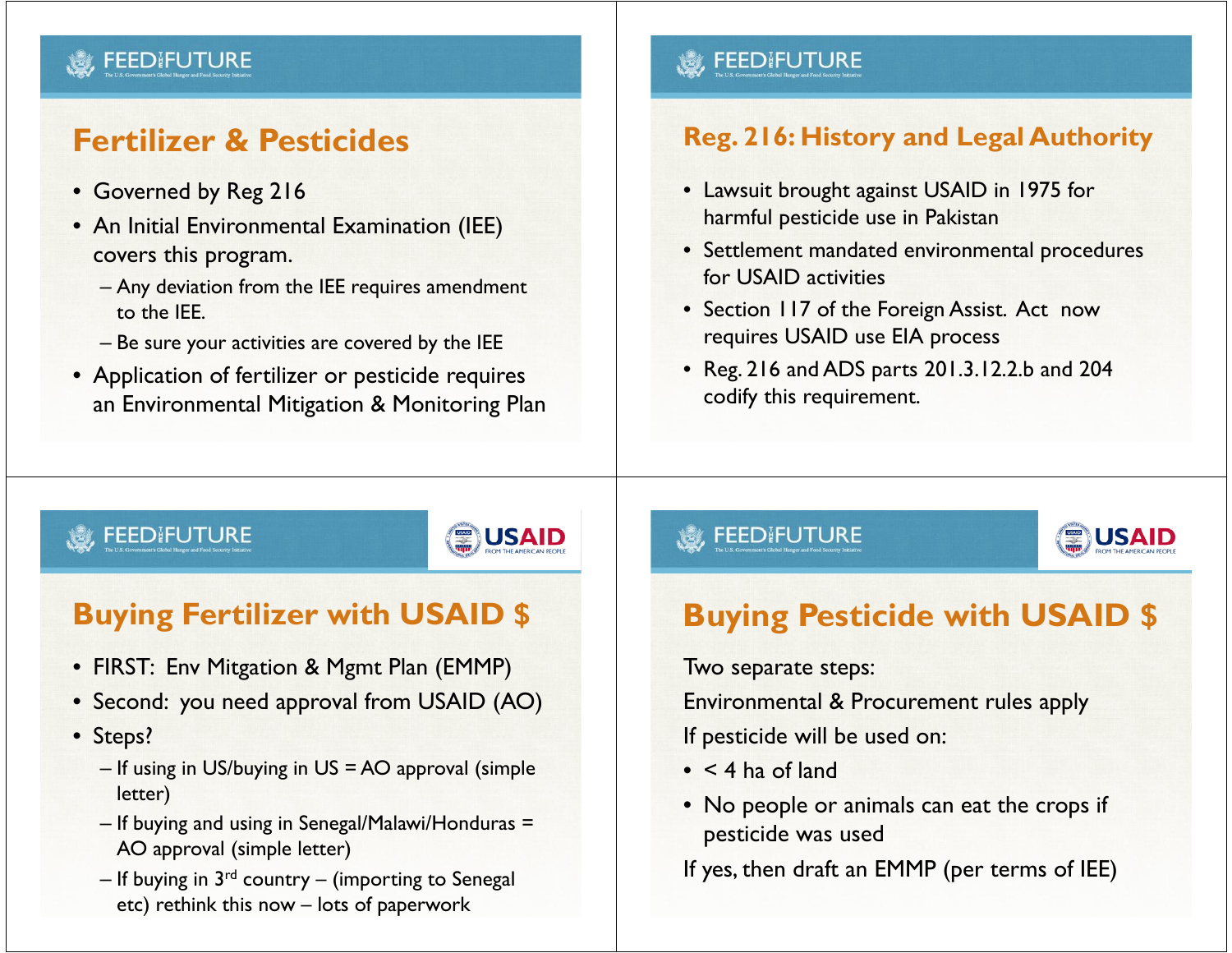#### **FEED FUTURE**

# **Buying Pesticide with USAID \$**

- EMMP approved by AOR > proceed to procurement
- Purchasing rules same as fertilizer
	- From US or Senegal/Burkina Faso/Ghana: Simple letter of approval from AO (USAID)
	- From advanced developing country think again

## **FEEDIFUTURE**

# **Buying Pesticide with USAID \$**

If pesticide will be used on:

- > 4 ha of land, then PERSUAP approval needed
	- PERSUAP approval from USAID/BFS/Bureau Environmental Officer (BEO)
	- Purchase get letter of approval from AO for procurement from US or your countries

## **FEEDIFUTURE**



Environment Mitigation & Monitoring Plan http://www.usaidgems.org

Pesticide Evaluation Report & Safe Use Action Plan (PERSUAP)

#### http://www.oired.vt.edu/ipmcrsp/mainpagedocs/P ERSUAP/

## **S**, FEEDIFUTURE

# **International Travel**

- Put it in annual workplan (#people, destination, number of days, & cost) – AOR does blanket approval for year
- Objective: contain travel costs, ensure Mission has opportunity for learning about program, address security/diplomatic shifts
- Unexpected travel (not in workplan) MO sends me requests as needed for approvals